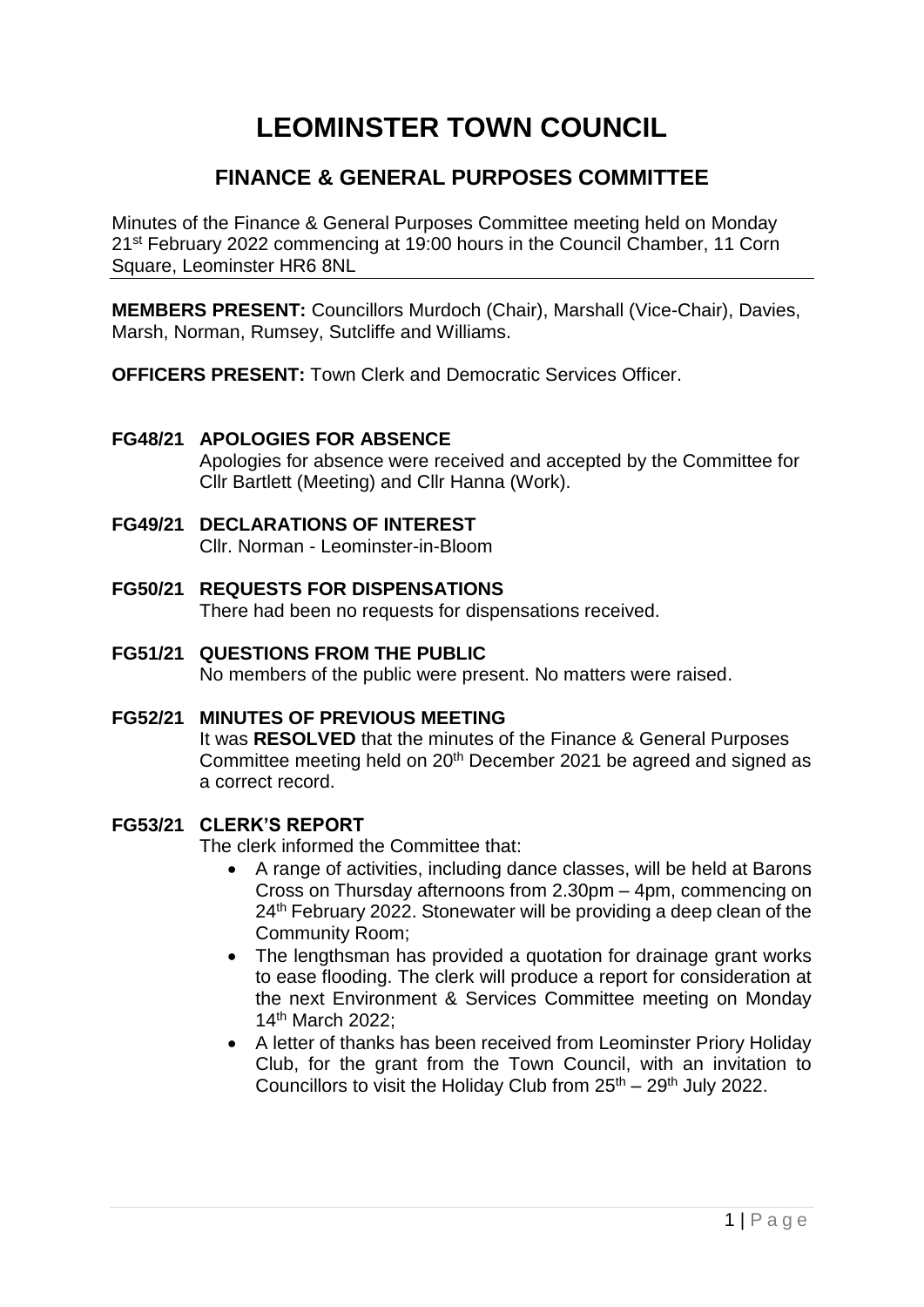#### **FG54/21 FINANCIAL AND COMMITTEE MATTERS**

#### **(a) Income and Expenditure Report**

 Committee noted the report up to the end of January 2022 and the additional budget notes.

#### **(b) Accounts Paid and Outstanding Accounts for Payment**

 Following consideration of the accounts paid and outstanding accounts for payment, Committee **RESOLVED** to ratify the payments relating to January and February 2022.

Cllr Sutcliffe noted that a number of invoices on the January payments sheets had been duplicated. The clerk advised that she would look into this but assured the Committee that the systems in place do not allow duplicate payments to be made.

The clerk advised that the payment made in respect of repairs to the church gates at the Priory will be recovered from the Priory (the insurance claim was paid directly to the Priory instead of the Town Council).

- **(c) Committee Report** Committee considered the Committee Update Report and, following discussion, **RESOLVED:**
	- To note the report;
	- To note that a Zoom presentation on the High Street Heritage Action Zone (HSHAZ), from representatives of McBains and Turleys for Councillors, has been arranged for Monday 28<sup>th</sup> February 2022 at 4.30pm. The clerk will forward the Zoom link to Councillors;
	- To note that there will be further HSHAZ signage for each street covered by the scheme;
	- To note that Historic England will be visiting the town during mid-March to check on the progress of the HSHAZ scheme;
	- To nominate Cllr Norman and Cllr Sutcliffe (in respect of Grange Court) to review the asset register with the clerk. The clerk will contact Herefordshire Archive and Records Centre to check on assets held at the centre;
	- To accept the quote for the service and repair of the Town Council longcase clock situated at Grange Court;
	- To consider applying for a grant to purchase a sign for the Farmers Market;
	- To approve the Shop Front Grant Scheme application form. The clerk will check whether the replacement of awnings and the tidying up of cables can be covered under the scheme;
	- To hold the next meeting of the Personnel Sub-Committee and the clerk's appraisal on Wednesday 9th March 2022 at 2pm.

Cllr Rumsey left the meeting at 19.51 hours.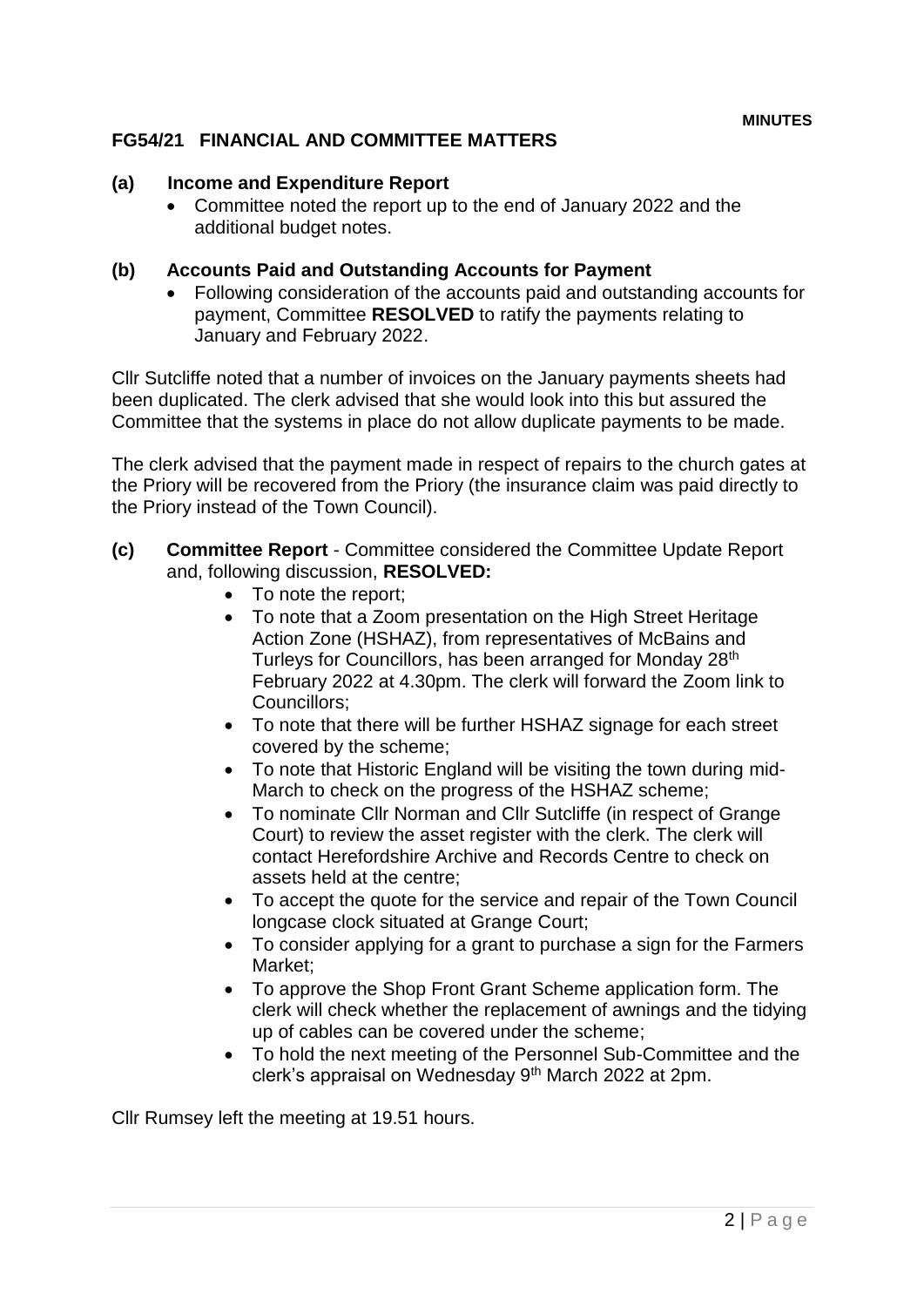# **FG55/21 CONFIDENTIAL ITEMS**

As certain items were expected to include the consideration of exempt information and the Finance & General Purposes Committee **RESOLVED**  that, in accordance with Section 100A(4) of the Local Government Act 1972, the public be excluded during the discussion of the matters referred to in the items listed below, on the grounds that they involve the likely disclosure of exempt information, as defined in the respective paragraph of Part 1 of, Schedule 12A of the Act, and the public interest in maintaining the exemption outweighs the public interest in disclosing the information.

# **(a) Grant Report**

Following consideration of the grant applications Committee **RESOLVED:**

- To release a grant (previously awarded for 2021/22 and ratified at the Finance & General Purposes Committee meeting on 26<sup>th</sup> April 2021) of £8000 to LDCA Community Centre;
- To allocate a grant of £843.86, from the General Grant budget to Leominster in Bloom, to cover the cost of a hard wood door surround, brass handle and maintenance cover for the refurbishment of the phone box on Bargates;
- To request further information from Melody Dance Company CIC regarding their grant application. Committee requested that copies of annual accounts are provided. Concern was expressed that the full cost of the project has been applied for and that there is no match funding. Committee accepted the proposals in principle subject to:
	- o The provision of additional information;
	- o Lunchboxes being sourced through businesses in Leominster;
	- o Promoting local dance groups at the end of the event;
	- o Melody Dance Company giving a 30-minute performance after a Farmers Market in Corn Square.
- To allocate a grant of £1000 from the General Grant budget to Three Choirs Festival Ltd towards the cost of holding two concerts at the Priory. The clerk will request 5 free tickets which will be raffled and proceeds given to the Mayor's charities;
- To note the report of grants awarded in the last financial year;
- To approve the new Grant Application Form subject to obtaining legal approval of the wording in the form and underlining the word 'not' in condition 14.

#### **(b) Staff Holiday**

Committee noted the Town Council's holiday policy and **RESOLVED** to reimburse unused leave for 2021/22 subject to HR confirmation regarding the tax treatment of the payments and approval by Full Council at the next meeting on 28th March 2022. Committee noted that this was a one-off situation due to exceptional work commitments during the year.

Cllr Williams left the meeting at 20.25 hours.